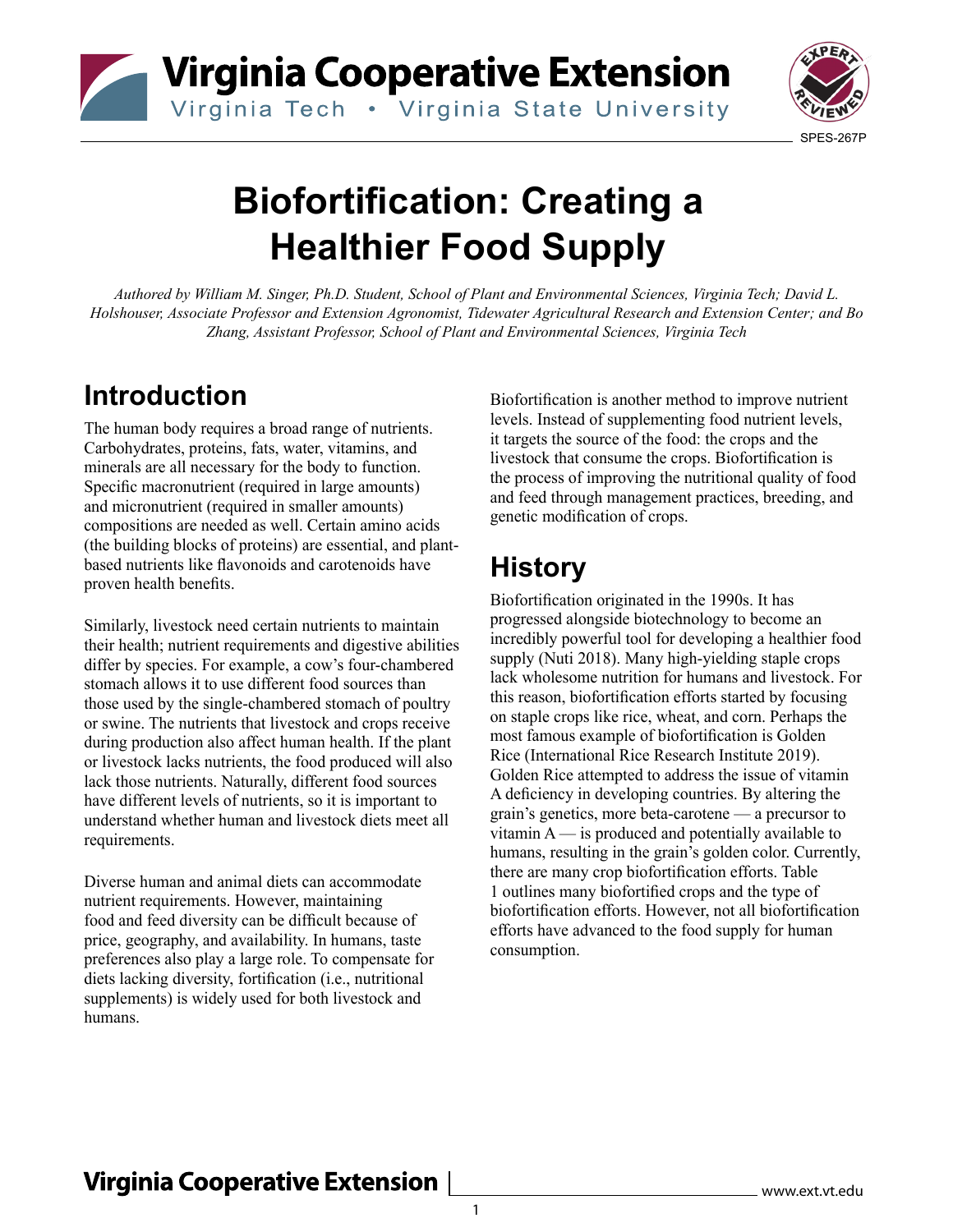Table 1. A variety of crops have undergone biofortification efforts, though not all efforts make it to market. Some have multiple types of biofortification methods (Garg et al. 2018).

| Crop                | Manage-<br>ment | Plant           | Genetic     |
|---------------------|-----------------|-----------------|-------------|
|                     |                 | <b>Breeding</b> | Engineering |
| Alfalfa             |                 |                 |             |
| Apple               |                 |                 |             |
| Banana              |                 |                 |             |
| <b>Barley</b>       |                 |                 |             |
| Canola              |                 |                 |             |
| Carrot              |                 |                 |             |
| Cassava             |                 |                 |             |
| Caulflower          |                 |                 |             |
| Corn                |                 |                 |             |
| Grape               |                 |                 |             |
| Lettuce             |                 |                 |             |
| Linseed             |                 |                 |             |
| Lupin               |                 |                 |             |
| Mango               |                 |                 |             |
| Pea                 |                 |                 |             |
| <b>Pearl Millet</b> |                 |                 |             |
| Potato              |                 |                 |             |
| Rice                |                 |                 |             |
| Sorghum             | $\checkmark$    |                 |             |
| Soybean             | $\checkmark$    | $\checkmark$    |             |
| Sweet<br>potato     |                 |                 |             |
| Tomato              |                 |                 |             |

## **Types of Biofortification Management**

Agronomic management strategies can improve the nutritional value of crops. The most common method is through foliar and soil application of nutrients (fig. 1). If plants have access to larger nutrient quantities, they can incorporate more nutrients into their fruits, grains, or vegetative parts. Nutrient application has been very successful with minerals like zinc and selenium, especially in cereal crops (Garg et al. 2018). For example, large portions of global land used to grow wheat are deficient in zinc, which prevents wheat food products from containing sufficient dietary zinc (Cakmak and Kutman 2017). By applying zinc fertilizer, the crop has more zinc available to incorporate into its grain. In contrast, selenium is usually provided by foliar application, in which the plant absorbs selenium through its leaves (Garg et al. 2018).



Figure 1. Nutrients can be applied through (A), soil, or (B), foliar applications. The plant will reallocate these nutrients to harvestable areas (de Valenca et al. 2017).

Other management methods can also be used to biofortify feed for livestock, which can in turn biofortify food products from livestock. Biosorption is a method for improving nutrient levels in food products such as goat milk and cheese. This method uses the natural qualities of feeds to absorb minerals. These minerals then progress through the food supply. For example, soymeal feed was shown to absorb copper, manganese, iron, and zinc, which then made their way through the food supply into human diets (Witkowska et al. 2015). Similar to plants, when livestock have higher quantities of nutrients available, nutrient levels in their food products also increase.

## **Plant Breeding**

Plant breeding is the process of developing plant varieties with desired traits by controlling pollination and then selecting for those traits in offspring. To improve crop value, plant breeding historically focused on traits like yield and disease resistance for staple crops. Unfortunately, this focus negatively impacted nutritional diversity in foods (Martin and Li 2017).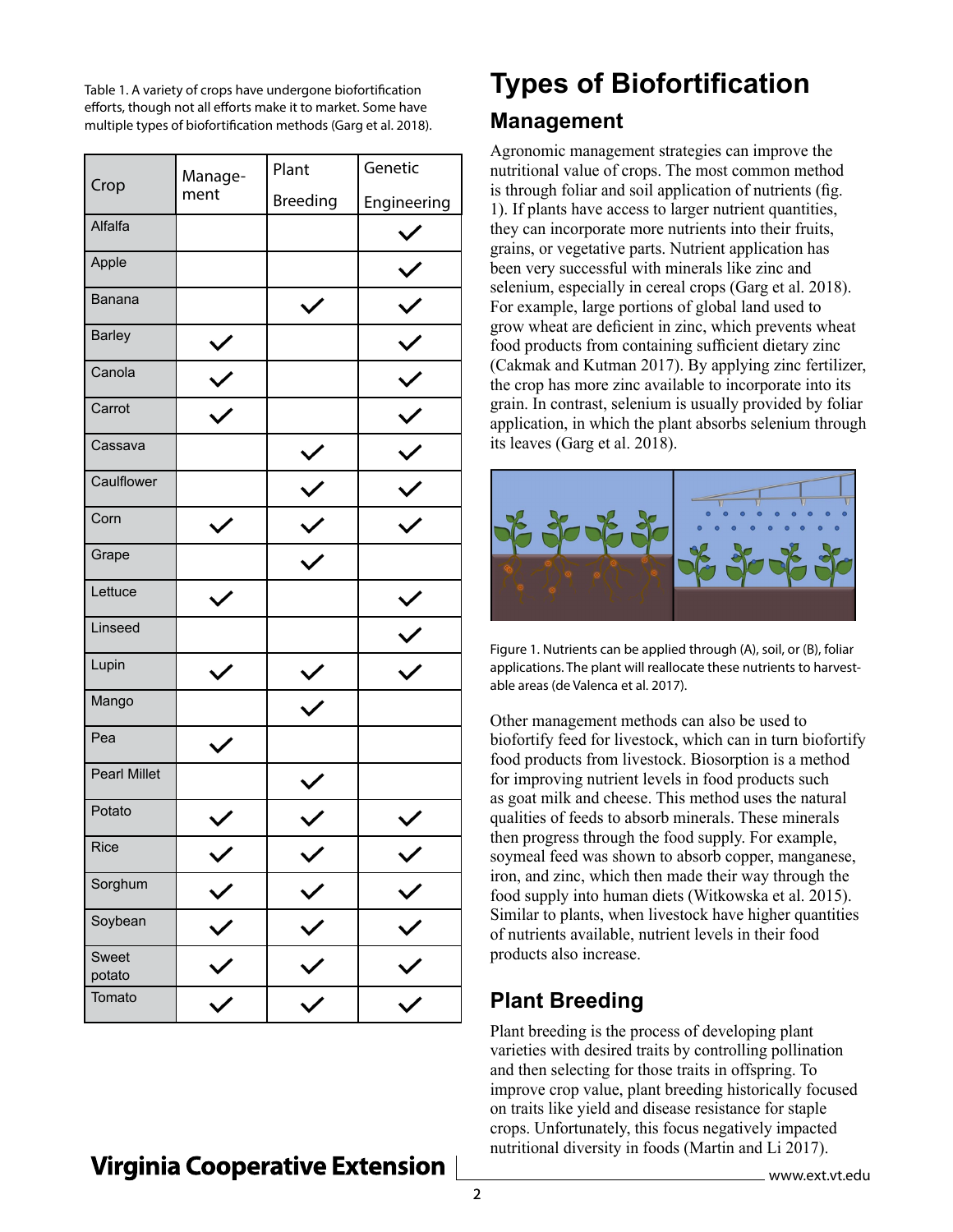With biofortification, the trait selection process focuses on increasing nutrient quantities in food and feed products. A complex set of mechanisms controls how nutrients are incorporated into food. In addition, the environment (e.g.,soils and weather) is constantly interacting with these mechanisms. Figure 2 is a simple outline of the movement of a nutrient through a grain crop and shows how environment can affect this movement. In poorer growing conditions, nutrient relocation within the plant becomes more important than overall nutrient uptake.



Figure 2. Different mechanisms such as uptake and relocation play a role in the final nutrient level of grains (Cakmak and Kutman 2017). (A), Nutrient-rich soil allows uptake mechanisms to continually transport nutrients to the grain, whereas (B), deficient soil will activate relocation mechanisms to move more nutrients from vegetative parts to the grain.

The variety of nutritional traits and their interactions can make it even more difficult for biofortification by breeding. Therefore, plant breeders must outline specific steps to successfully improve nutrient levels (fig. 3). By understanding how the traits interact to create nutrient levels within plants, breeders can make informed crosses and selections. It is very important for breeders to also understand where the crop will be grown, the corresponding environment, and the consumer's preference, which is especially critical in developing countries. A breeder must take cultural opinions into consideration and be patient with new consumer bases.

For example, the orange-flesh sweet potato in sub-Saharan Africa is considered the most successful plant breeding biofortification project (Laurie, Faber, and Claasen 2018). However, even with its health benefits, consumers were not initially receptive. It takes time and understanding for people to accept changes to traditional diets.



before making breeding decisions.

#### **Genetic Engineering**

Biofortification using genetic engineering can include genetically modified organisms and gene editing technology used to improve nutrient levels. Genetic engineering and plant breeding work similarly to change traits by adjusting the genotype (genetic makeup): Breeding uses natural variations between varieties, while genetic engineering directly manipulates the genes that control traits. Genetic engineering, though, is a quicker, more specific technique that can introduce higher nutrient levels into plants with limited natural nutrient variations (Mulualem 2015). Future advances could potentially add nutrients to food sources that lack them originally.

Genetic engineering usually employs two methods when targeting nutrients in food: pull or protect (Martin and Li 2017). Pull methods target genes to increase overall nutrient biosynthesis — the production of nutrients by the plant. For example, this method was used in Golden Rice production. Protect methods target genes to prevent the degradation of nutrients over time. This is important for crops like sorghum in Africa, where the crop is the crop is stored over a long period of time before consumption (Che et al. 2016). High nutrient levels in crops are irrelevant if the nutrients are not present when consumed.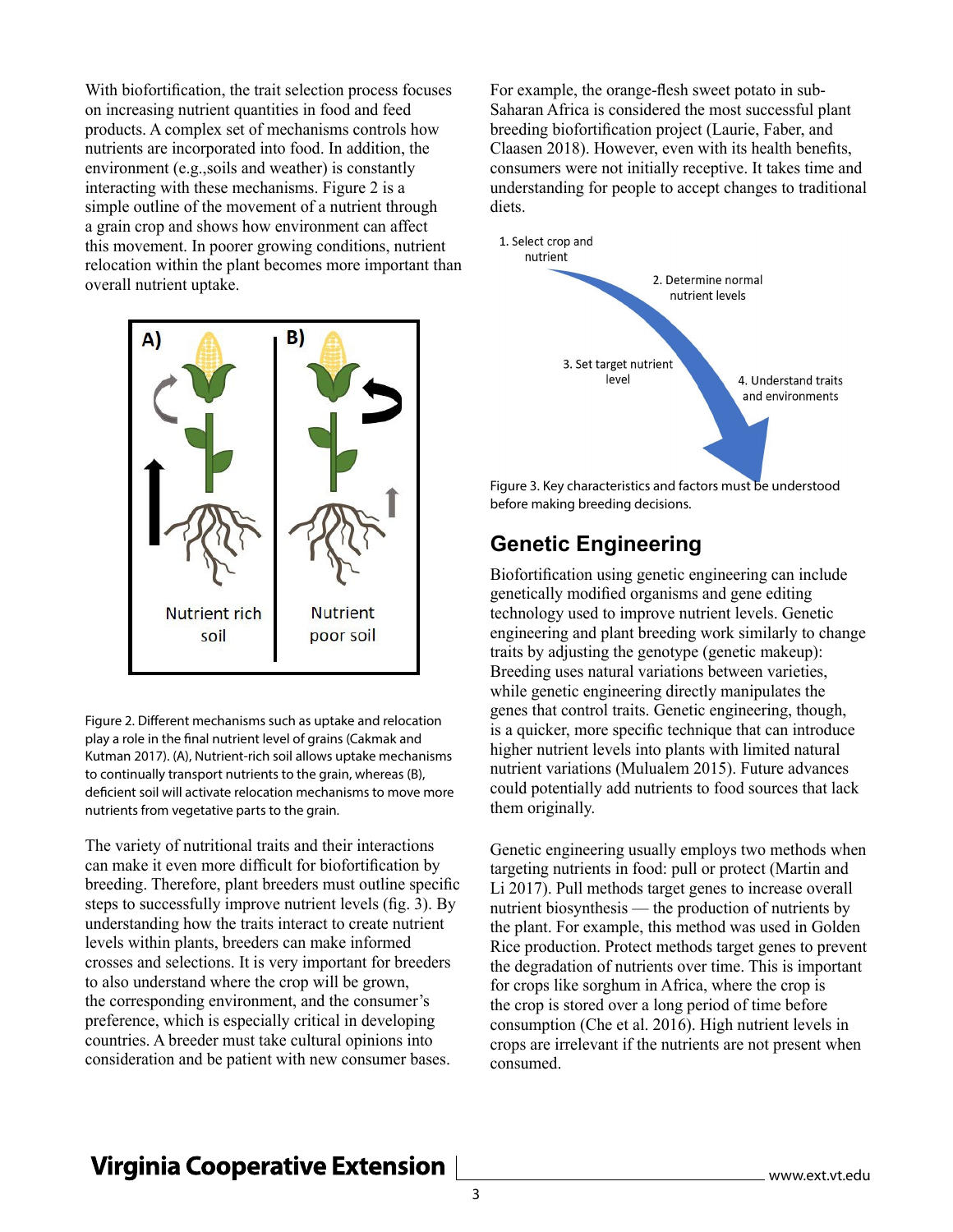# **Agricultural Impacts of Biofortification**

#### **Producers**

The overall impact of biofortification in developed countries is dependent on producers. If farmers do not receive value from biofortified crops, they have no reason to grow them. The biofortified crop must also provide additional revenue to cover any additional expenses from production methods. Yield cannot be harmed by biofortification unless the value increases enough to compensate for the yield loss. However, with well-developed biofortification projects, producers can see higher value for some crops. An interesting example would be purple popcorn, which was bred to have higher levels of anthocyanins, which are antioxidants that help fight chronic disease (Lago et al. 2013). They are abundant in wine and berries and provide the purple color to foods. Similar products with unique traits have high market potential for producers.

#### **Livestock**

As previously mentioned, biofortified products must add value to be successful. One of the avenues for increasing value is livestock feed. Many livestock require supplements added to their feed; for example, soymeal is low in methionine, a critical amino acid for poultry production. This requires methionine supplements in poultry feed. Biofortified soymeal would have increased value from higher methionine levels and would prevent poultry farmers from having to supplement diets. Biofortified livestock products such as milk and cheese could also increase value for livestock producers, as opposed to fortified vitamin D milk, which occurs during milk processing.

#### **Human Health**

Biofortification could have an enormous impact on global human health, especially in developing countries. In developed countries, it is easier to eat a diverse diet, and nutrient supplements are more affordable. Biofortification is also widely considered part of the solution to hidden hunger. Hidden hunger occurs when populations have enough total food but the food supply lacks overall nutrient levels for people to remain healthy (de Valenca et al. 2017). As the world's population continues to grow, the food supply needs to increase in quantity and quality. Biofortification will be an increasingly important tool for maintaining healthy diets in the future. However, consumer opinions will continue to determine the true efficacy of

biofortification. Extension and outreach will be critical for communicating the benefits of a biofortified food source.

# **Conclusion**

Biofortification is used to create healthier, more valuable, and well-rounded food products from crops and livestock. It has progressed from an idea to improve nutrition for a handful of staple crops into an industry sector for a wide range of foods. It can be accomplished by a variety of methods: management, breeding, and genetic engineering. All methods work to increase overall nutrient levels in food by targeting nutrient concentrations at different points in agricultural production. Biofortification will be incredibly important for maintaining healthy global food supplies as the world's population grows.

## **References**

- Cakmak, I., and U. B. Kutman. 2017. "Agronomic Biofortification of Cereals With Zinc: A Review." European Journal of Soil Science 69:172-80.
- Che, P., Z. Zhao, K. Glassman, D. Dolde, T. X. Hu, T. J. Jones, D. F. Gruis, S. Obukosia, F. Wambugu, and M. C. Albertsen. 2016. "Elevated Vitamin E Content Improves All-Trans β-Carotene Accumulation and Stability in Biofortified Sorghum." Proceedings of the National Academy of Sciences of the United States of America 113 (39): 11040-45.
- de Valenca, A. W., A. Bake, I. D. Brouwer, and K. E. Giller. 2017. "Agronomic Biofortification of Crops to Fight Hidden Hunger in Sub-Saharan Africa." Global Food Security 12:8-14.
- Garg, M., N. Sharma, S. Sharma, P. Kapoor, A. Kumar, V. Chunduri, and P. Arora. 2018. "Biofortified Crops Generated by Breeding, Agronomy, and Transgenic
- Approaches Are Improving Lives of Millions of People Around the World." Frontiers in Nutrition 5:12.
- International Rice Research Institute. 2019. "GoldenRice." Accessed May 6. https://irri.org/ golden-rice.

Lago, C., M. Landoni, E. Cassani, E. Doria, E. Nielson,